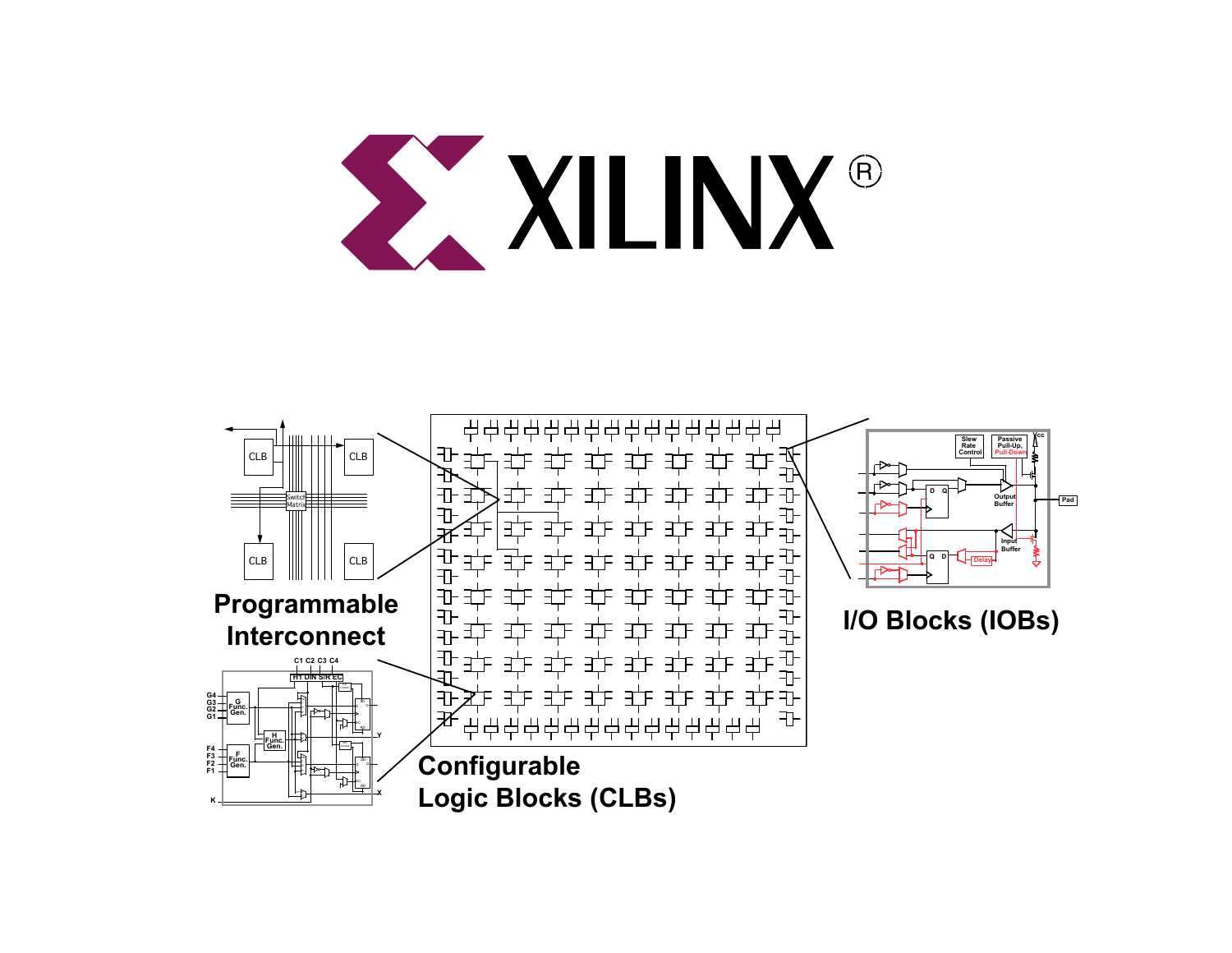## Applications of FPGAs

- Implementation of random logic
	- easier changes at system-level (one device is modified)
	- can eliminate need for full-custom chips
- **n** Prototyping
	- <sup>n</sup> ensemble of gate arrays used to emulate a circuit to be manufactured
	- get more/better/faster debugging done than possible with simulation
- Reconfigurable hardware
	- one hardware block used to implement more than one function
	- $\blacksquare$  functions must be mutually-exclusive in time
	- can greatly reduce cost while enhancing flexibility
	- **RAM-based only option**
- **n** Special-purpose computation engines
	- hardware dedicated to solving one problem (or class of problems)
	- accelerators attached to general-purpose computers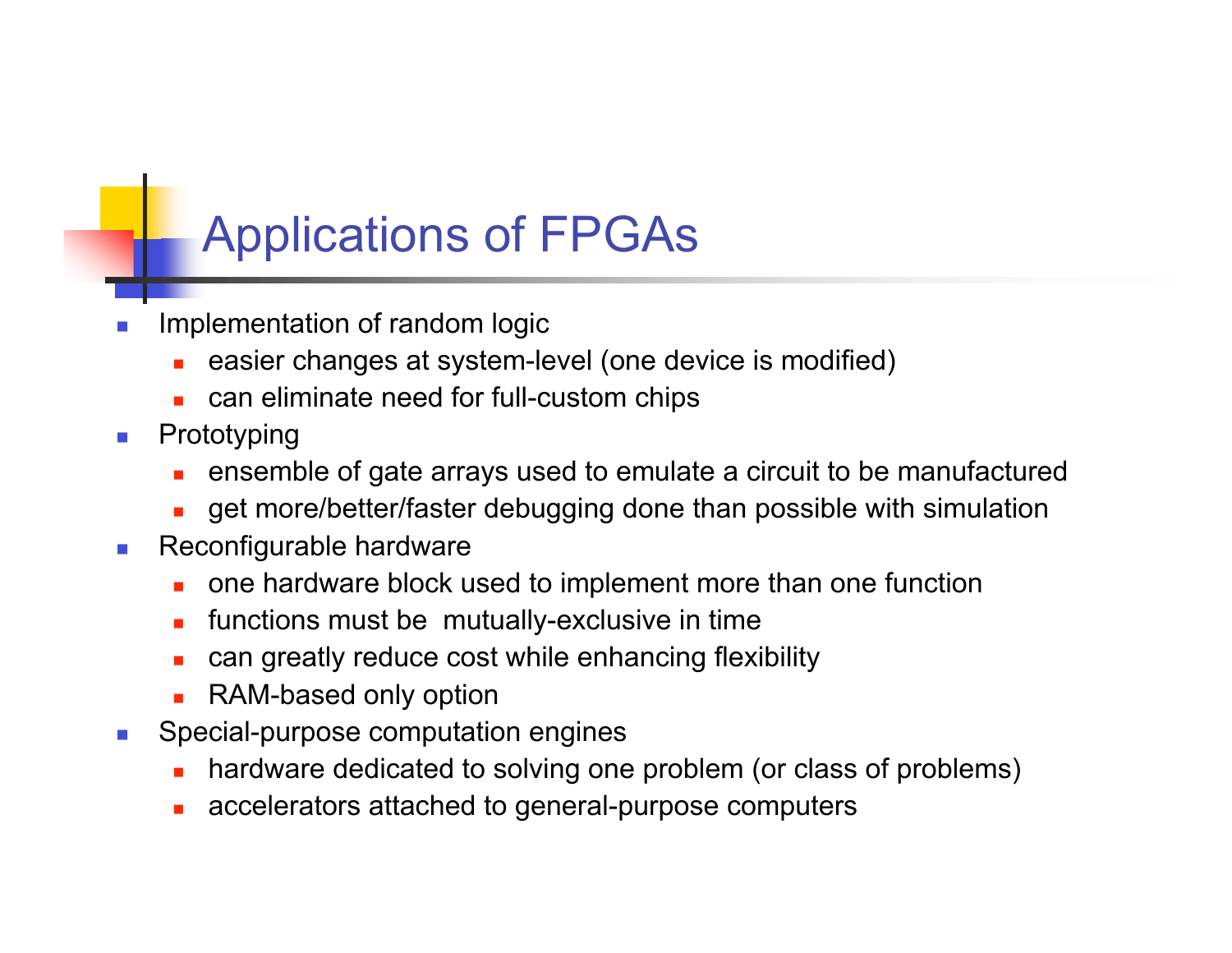## Evolution of implementation technologies

- Logic gates (1950s-60s)
- <sup>n</sup> Regular structures for two-level logic (1960s-70s)
	- **n** muxes and decoders, PLAs
- **Programmable sum-of-products arrays (1970s-80s)** 
	- **n** PLDs, complex PLDs
- **Programmable gate arrays (1980s-90s)** 
	- densities high enough to permit entirely new class of application, e.g., prototyping, emulation, acceleration

**trend toward higher levels of integration**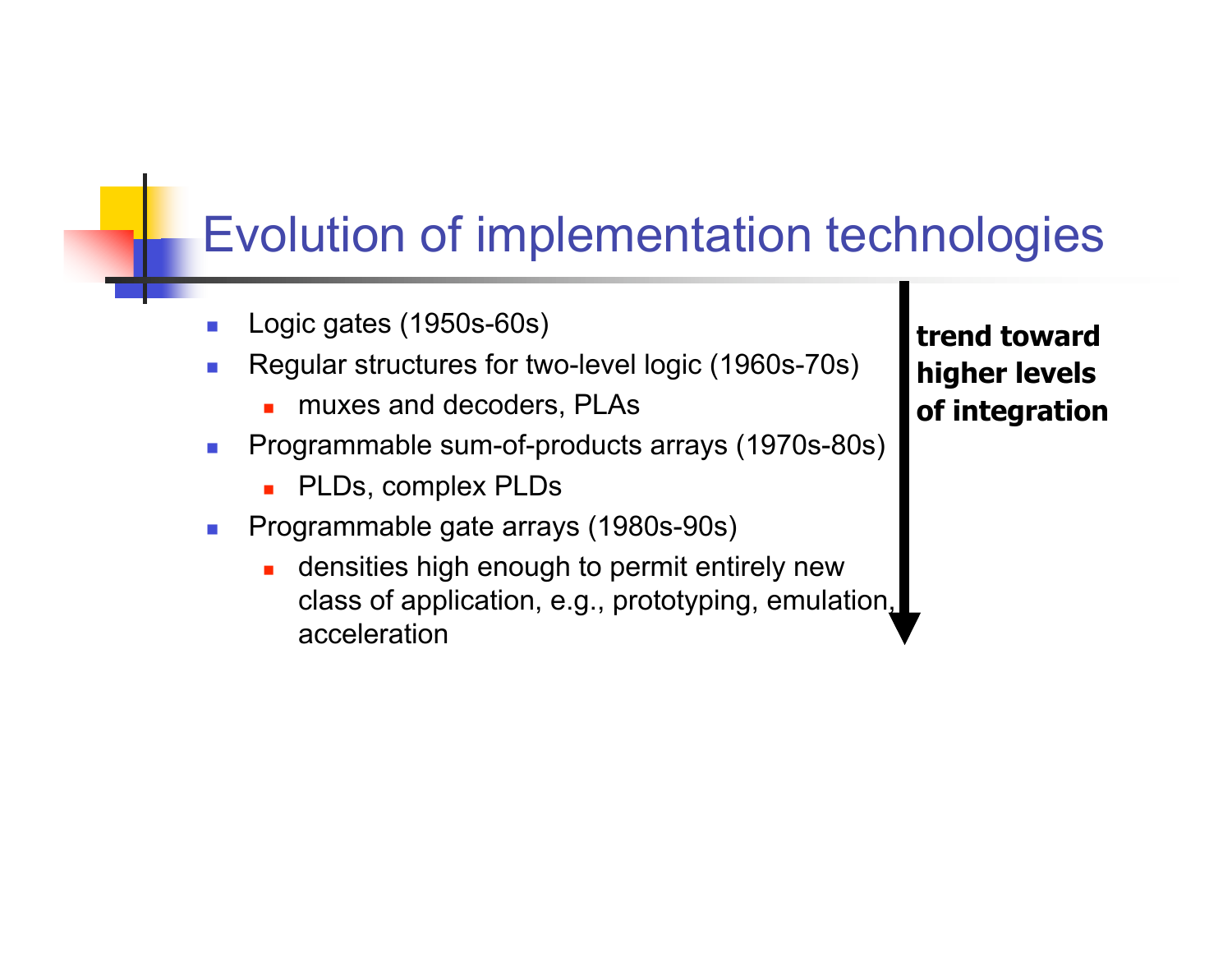## Gate Array Technology (IBM - 1970s)



- **n** Add wires to make connections
	- **n** done when chip is fabbed
		- **n** "mask-programmable"
	- construct any circuit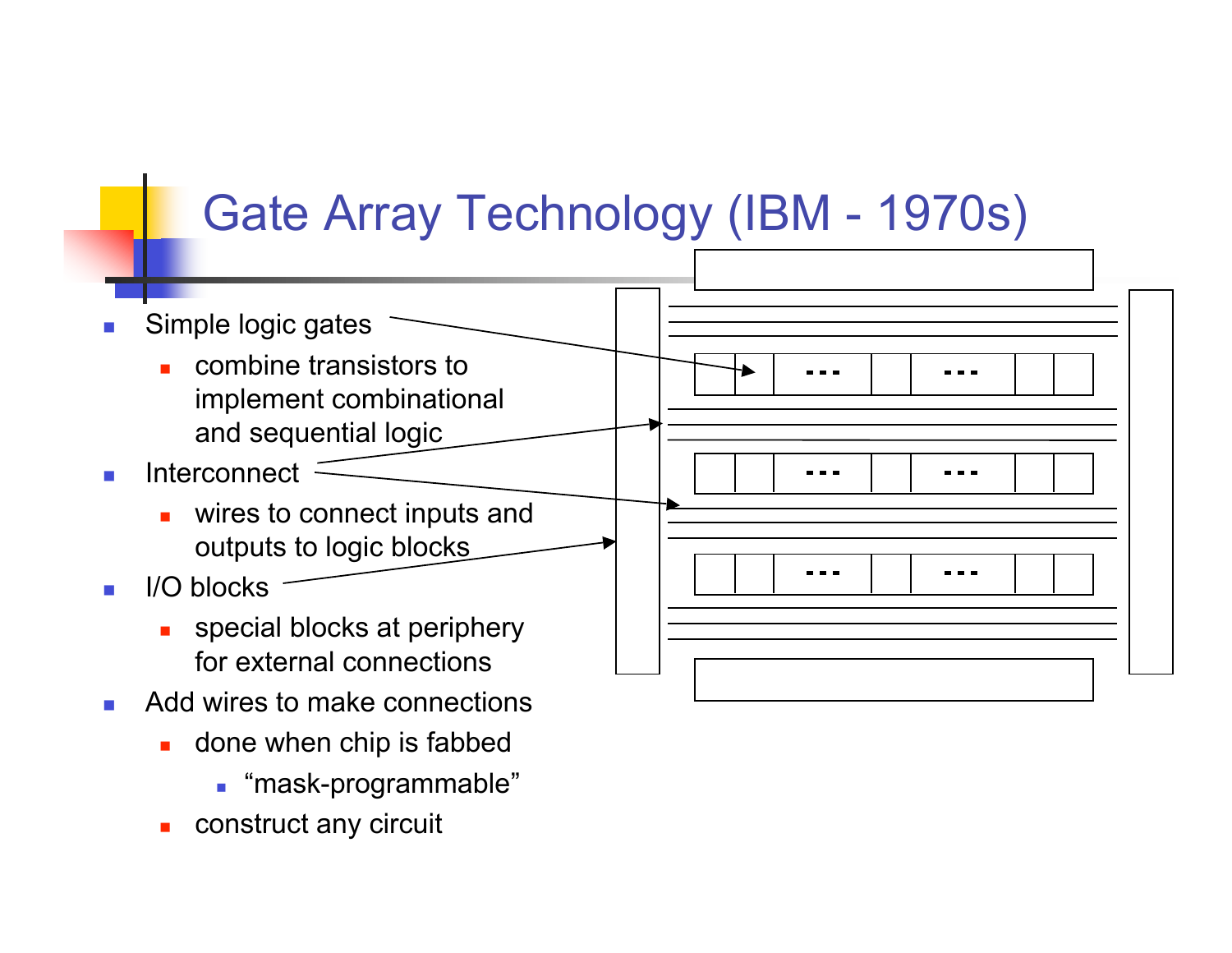## Field-Programmable Gate Arrays

- Logic blocks
	- $\blacksquare$  to implement combinational and sequential logic
- $\blacksquare$  Interconnect -
	- wires to connect inputs and outputs to logic blocks.
- $\blacksquare$  I/O blocks
	- **n** special logic blocks at periphery of device for external connections
- **n** Key questions:
	- n how to make logic blocks programmable?
	- n how to connect the wires?
	- <sup>n</sup> *after the chip has been fabbed*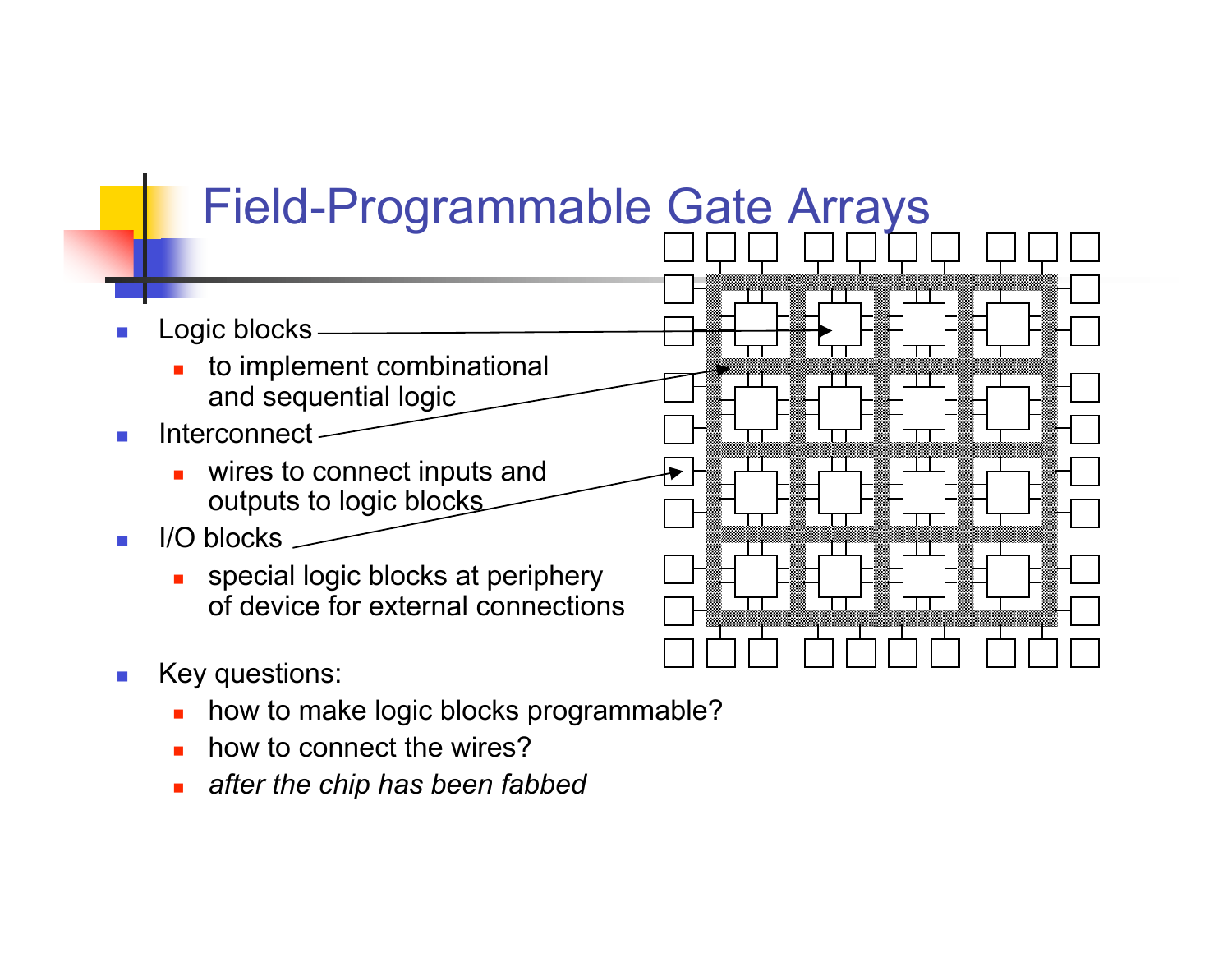## Enabling Technology

- **n** Cheap/fast fuse connections
	- small area (can fit lots of them)
	- **n** low resistance wires (fast even if in multiple segments)
	- very high resistance when not connected
	- **n** small capacitance (wires can be longer)
- **n** Pass transistors (switches)
	- used to connect wires
	- $\blacksquare$  bi-directional
- **n** Multiplexors
	- used to connect one of a set of possible sources to input
	- **n** can be used to implement logic functions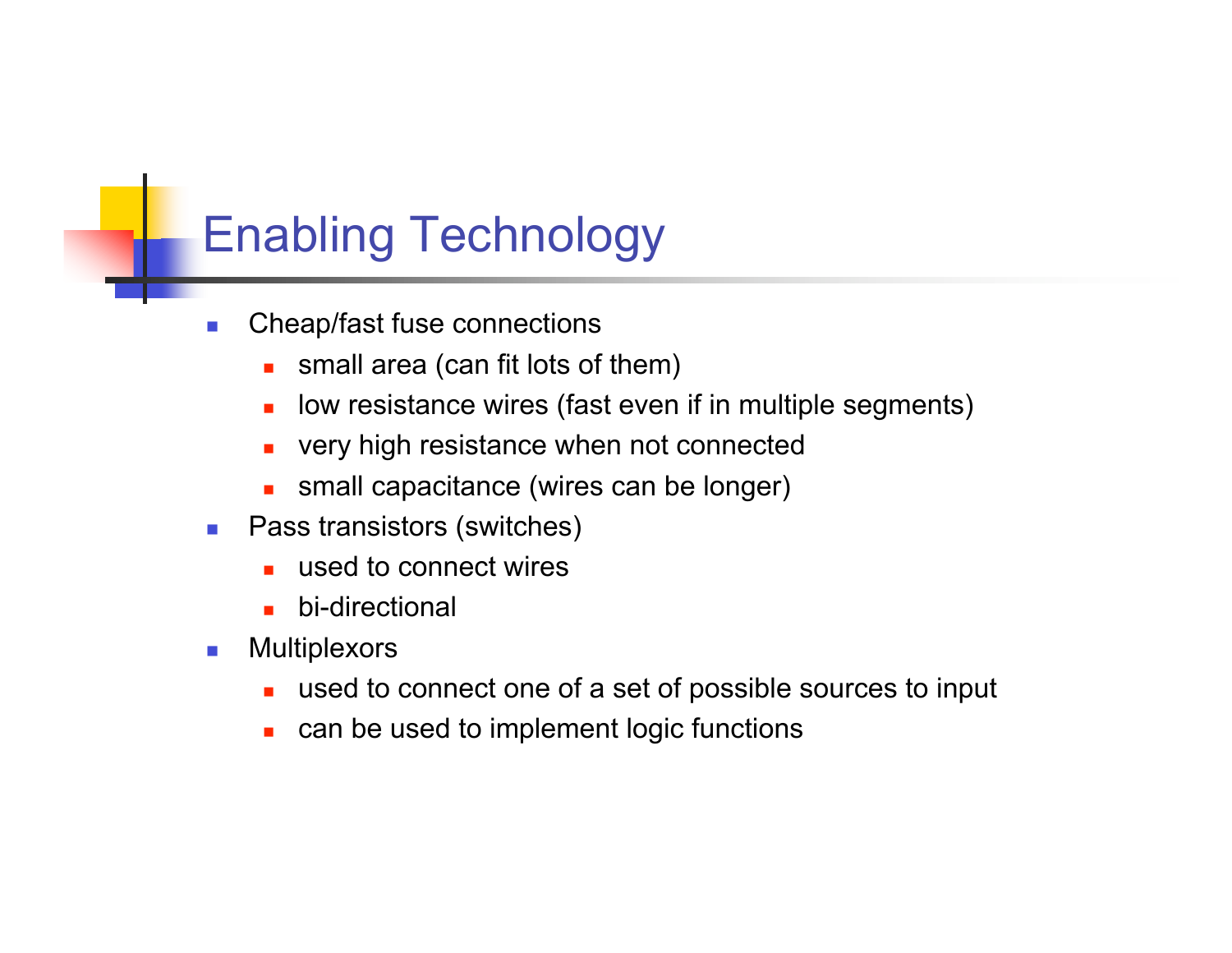## Programming Technologies

- Fuse and anti-fuse
	- fuse makes or breaks link between two wires
	- typical connections are 50-300 ohm
	- one-time programmable (testing before programming?)
- **EPROM and EEPROM** 
	- **n** high power consumption
	- typical connections are 2K-4K ohm
	- $\blacksquare$  fairly low density
- **n** RAM-based
	- n memory bit controls a switch that connects/disconnects two wires
	- <sup>n</sup> typical connections are .5K-1K ohm
	- can be programmed and re-programmed easily (tested at factory)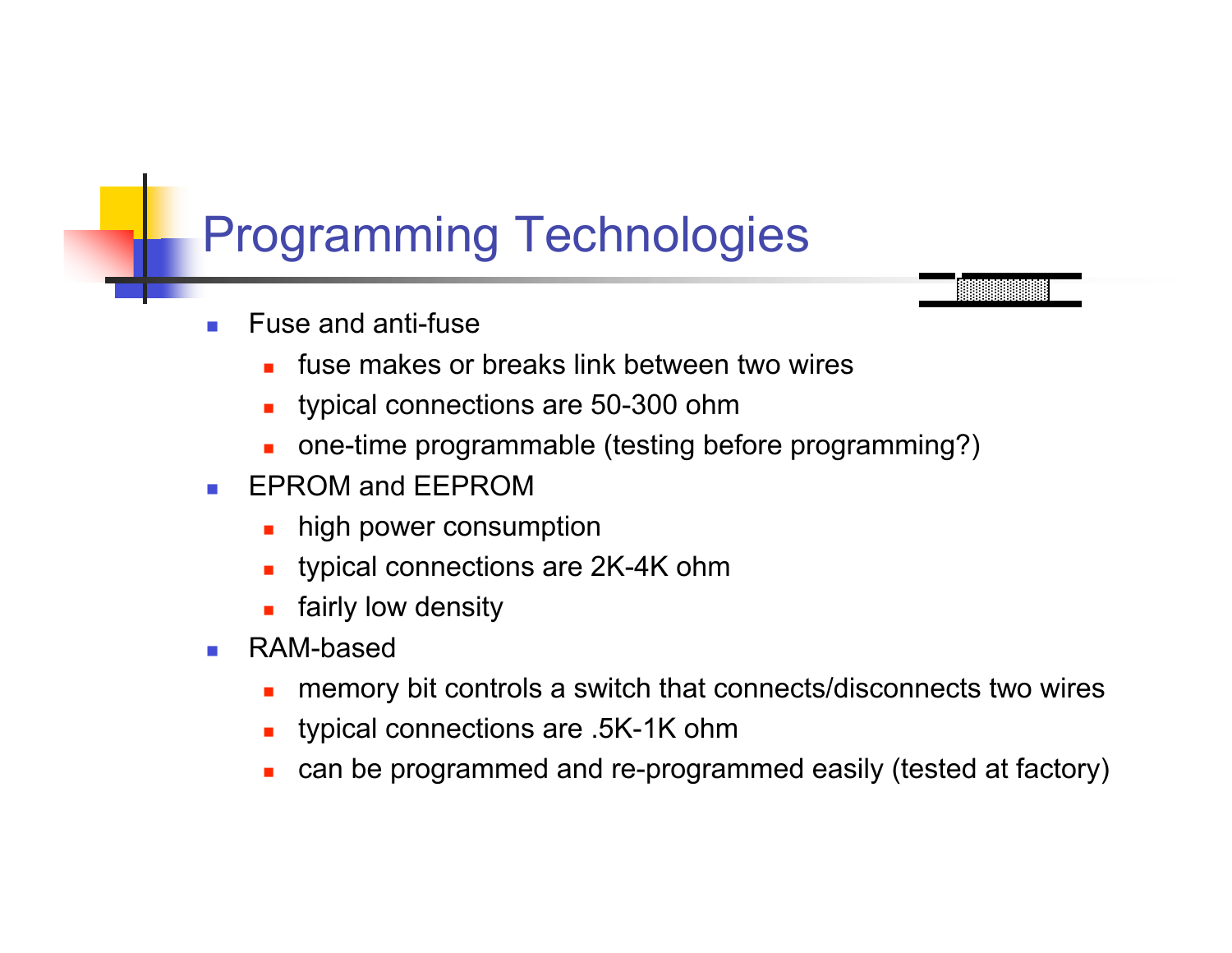## Tradeoffs in FPGAs

- Logic block how are functions implemented: fixed functions (manipulate inputs) or programmable?
	- support complex functions, need fewer blocks, but they are bigger so less of them on chip
	- support simple functions, need more blocks, but they are smaller so more of them on chip
- n Interconnect
	- how are logic blocks arranged?
	- how many wires will be needed between them?
	- are wires evenly distributed across chip?
	- <sup>n</sup> programmability slows wires down are some wires specialized to long distances?
	- how many inputs/outputs must be routed to/from each logic block?
	- what utilization are we willing to accept? 50%? 20%? 90%?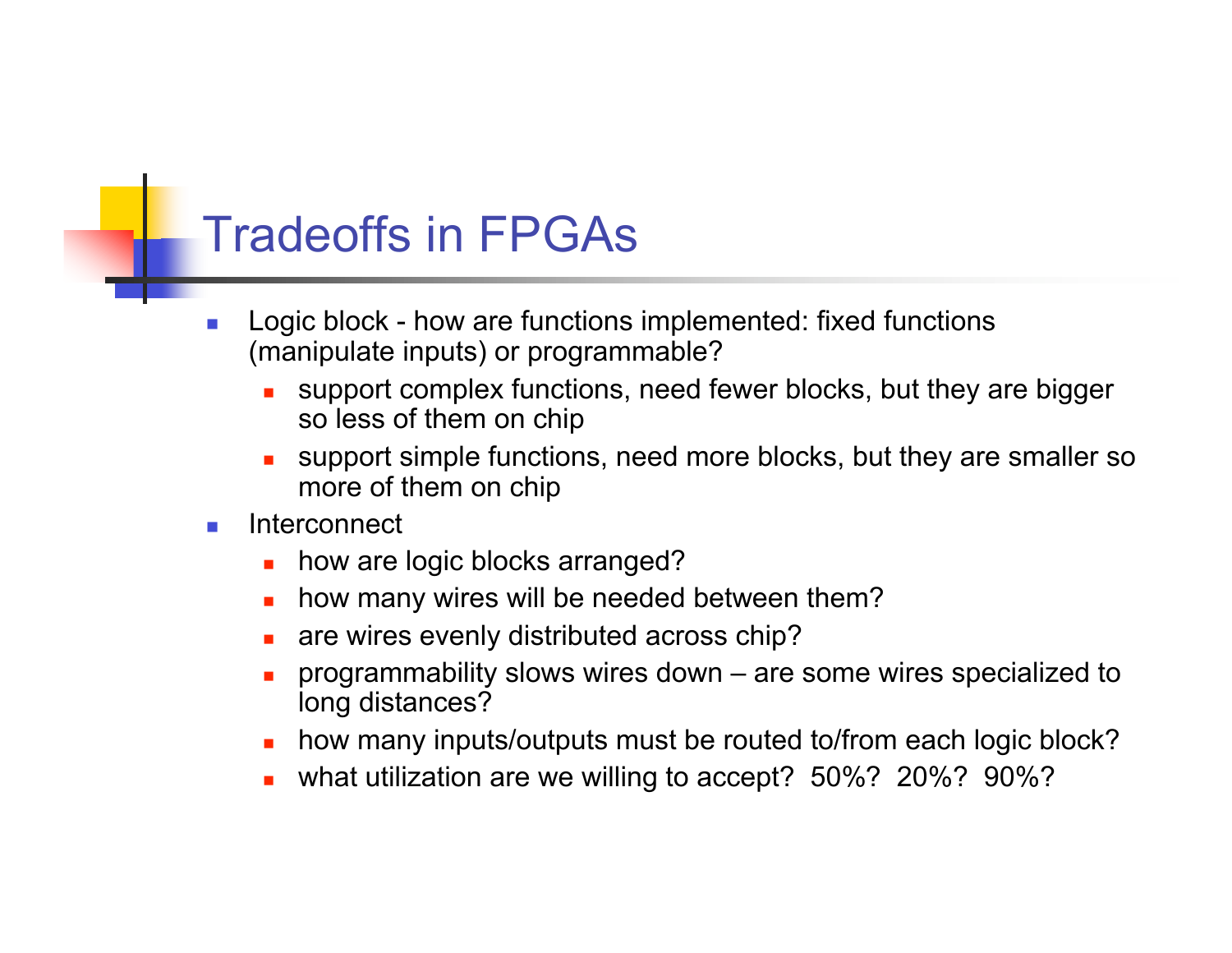## Xilinx Programmable Gate Arrays

- CLB Configurable Logic Block
	- **n** 5-input, 1 output function
	- or 2 4-input, 1 output functions
	- optional register on outputs
- **Built-in fast carry logic**
- $\blacksquare$  Can be used as memory
- $\blacksquare$  Three types of routing
	- direct
	- general-purpose
	- long lines of various lengths
- **RAM-programmable** 
	- can be reconfigured

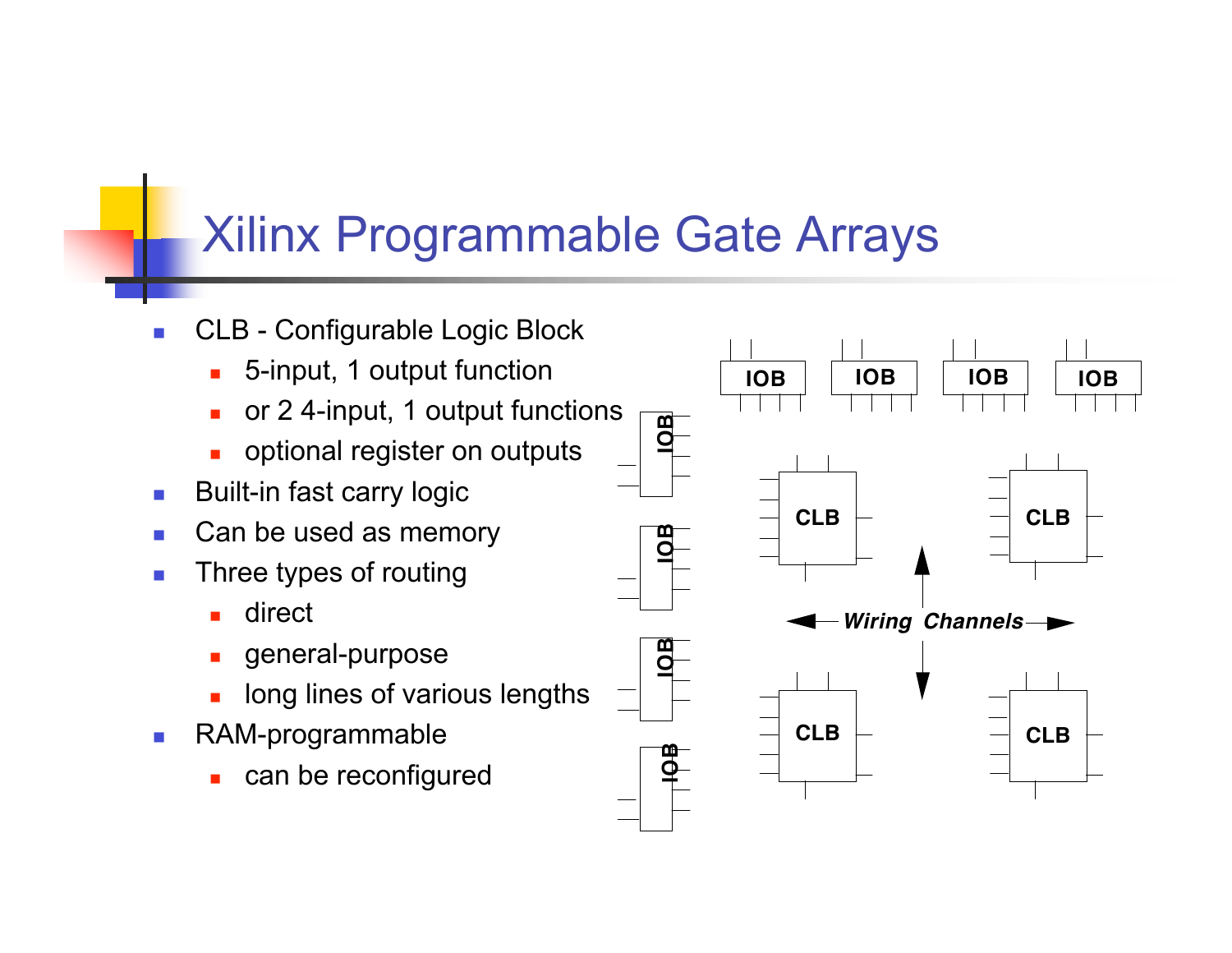

#### The Xilinx 4000 CLB



Figure 1: Simplified Block Diagram of XC4000 Series CLB (RAM and Carry Logic functions not shown)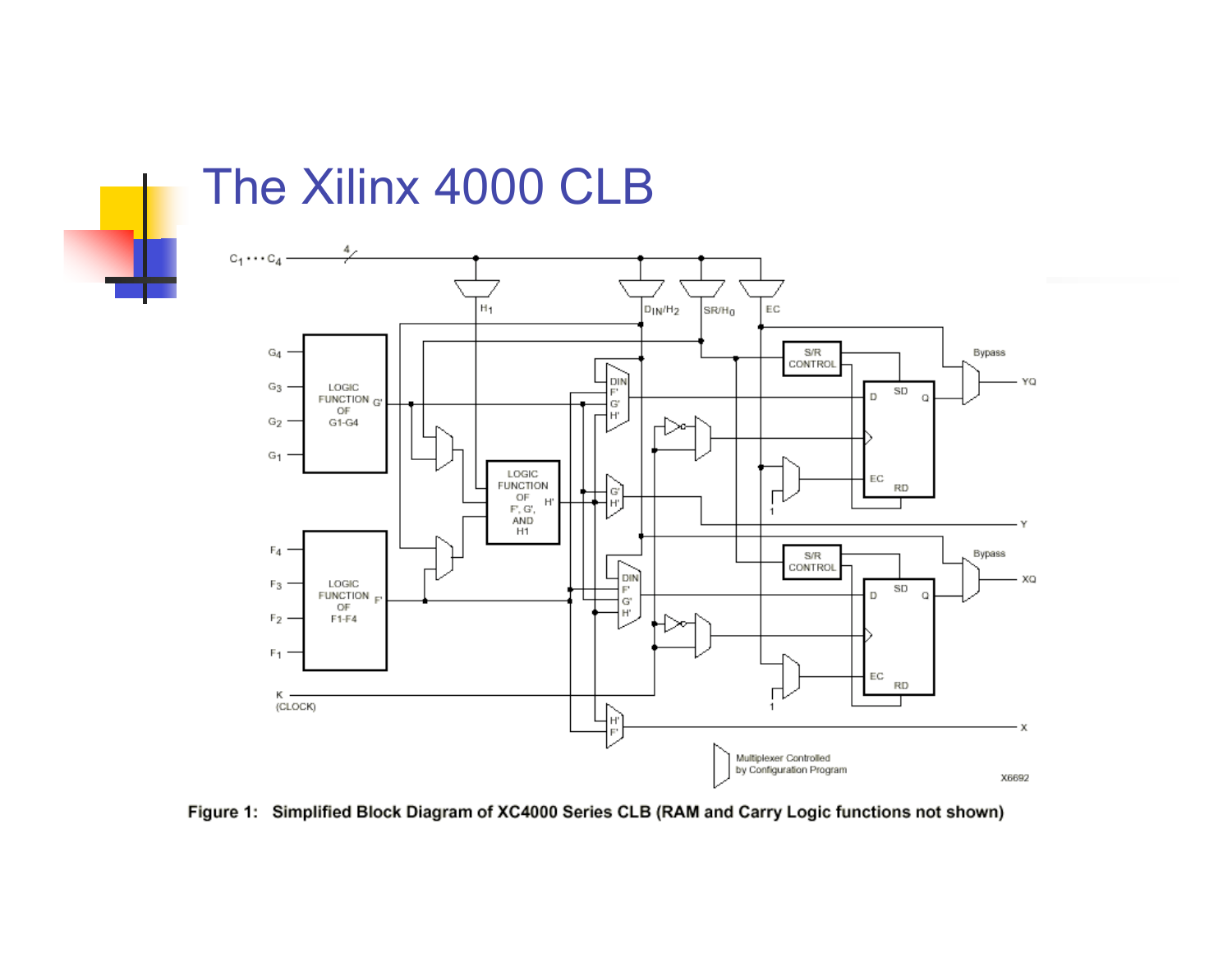## Two 4-input functions, registered output



Figure 1: Simplified Block Diagram of XC4000 Series CLB (RAM and Carry Logic functions not shown)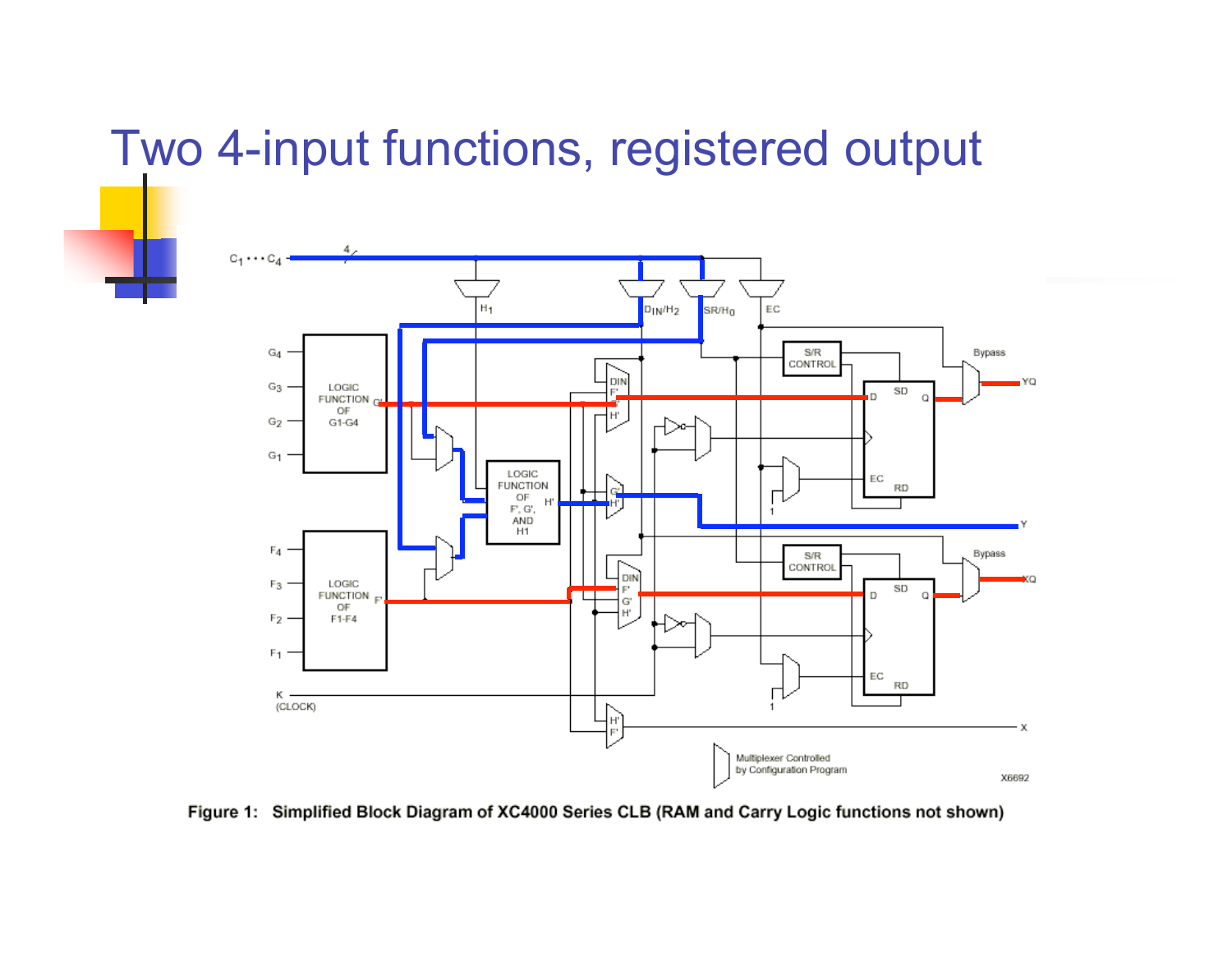## 5-input function, combinational output



Figure 1: Simplified Block Diagram of XC4000 Series CLB (RAM and Carry Logic functions not shown)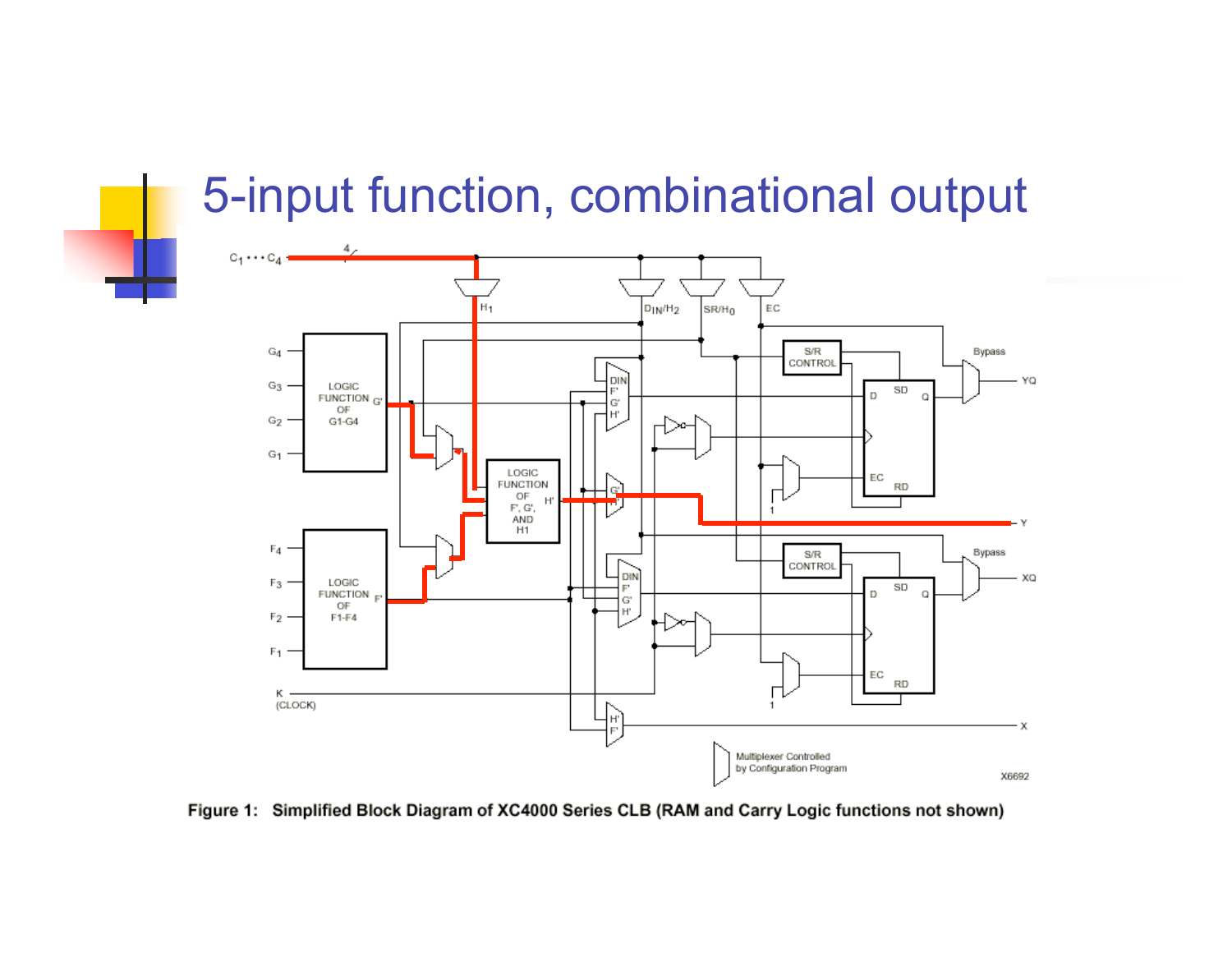

Figure 4: 16x2 (or 16x1) Edge-Triggered Single-Port RAM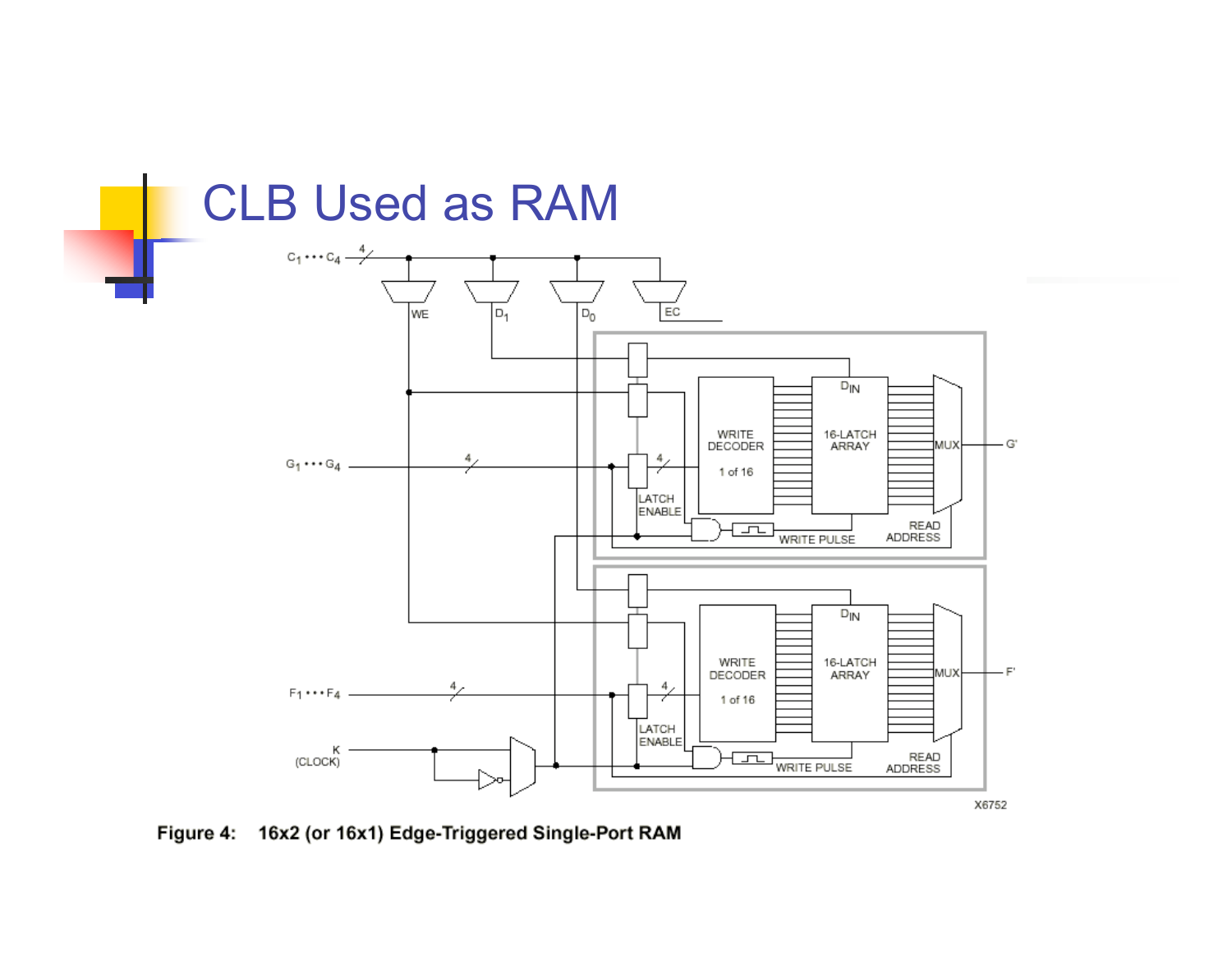![](_page_13_Figure_0.jpeg)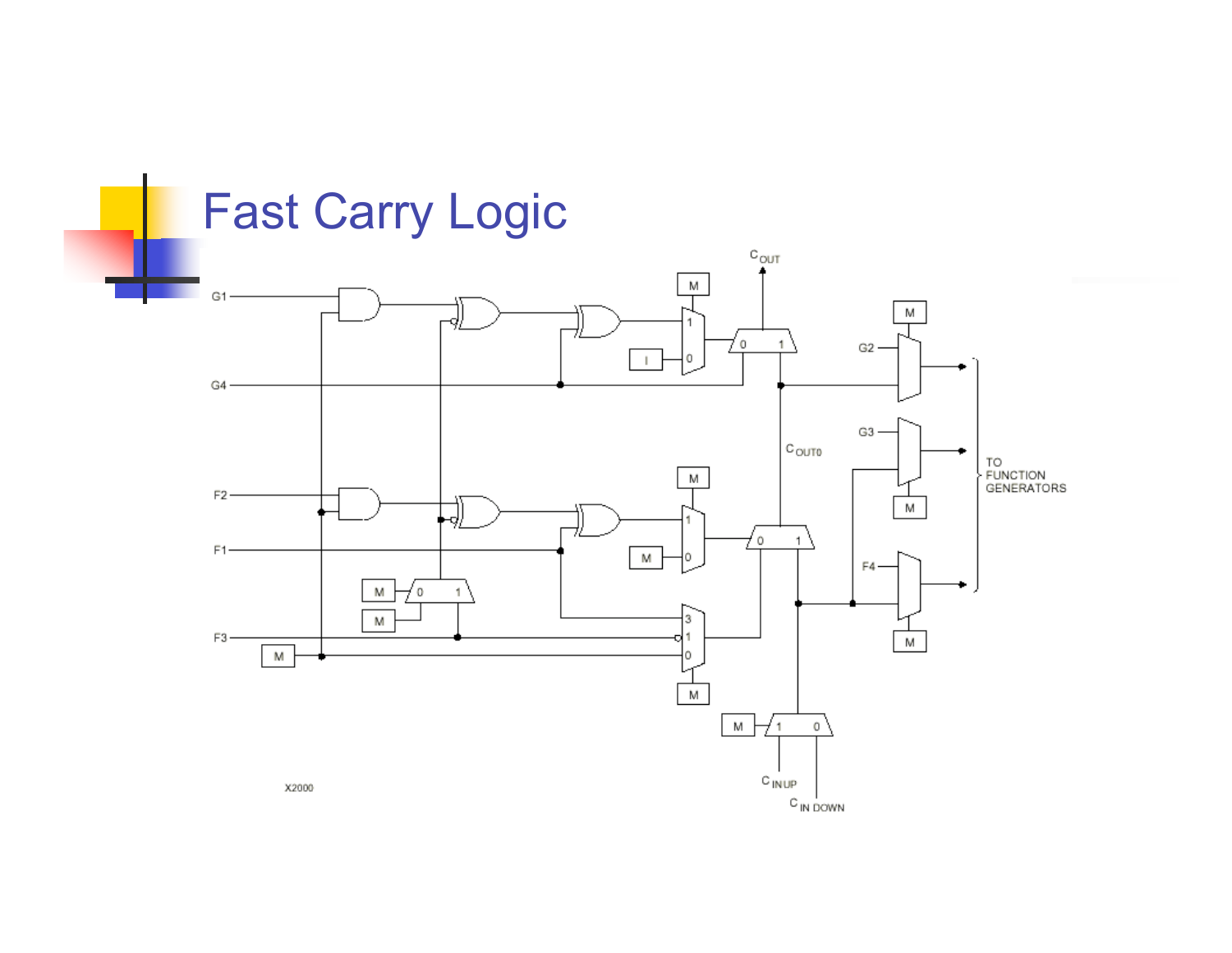![](_page_14_Figure_0.jpeg)

Figure 28: Single- and Double-Length Lines, with **Programmable Switch Matrices (PSMs)**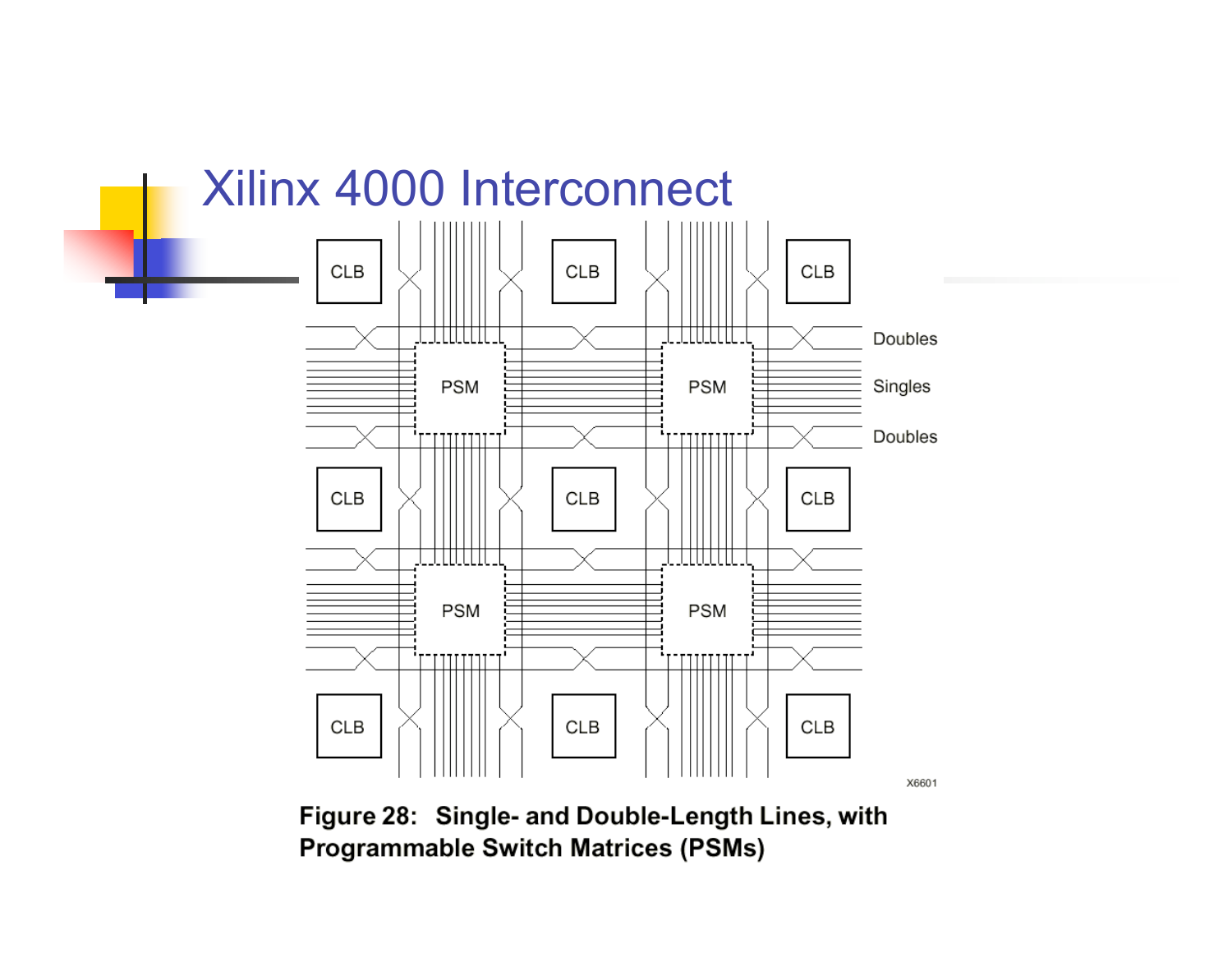![](_page_15_Figure_0.jpeg)

Figure 26: Programmable Switch Matrix (PSM)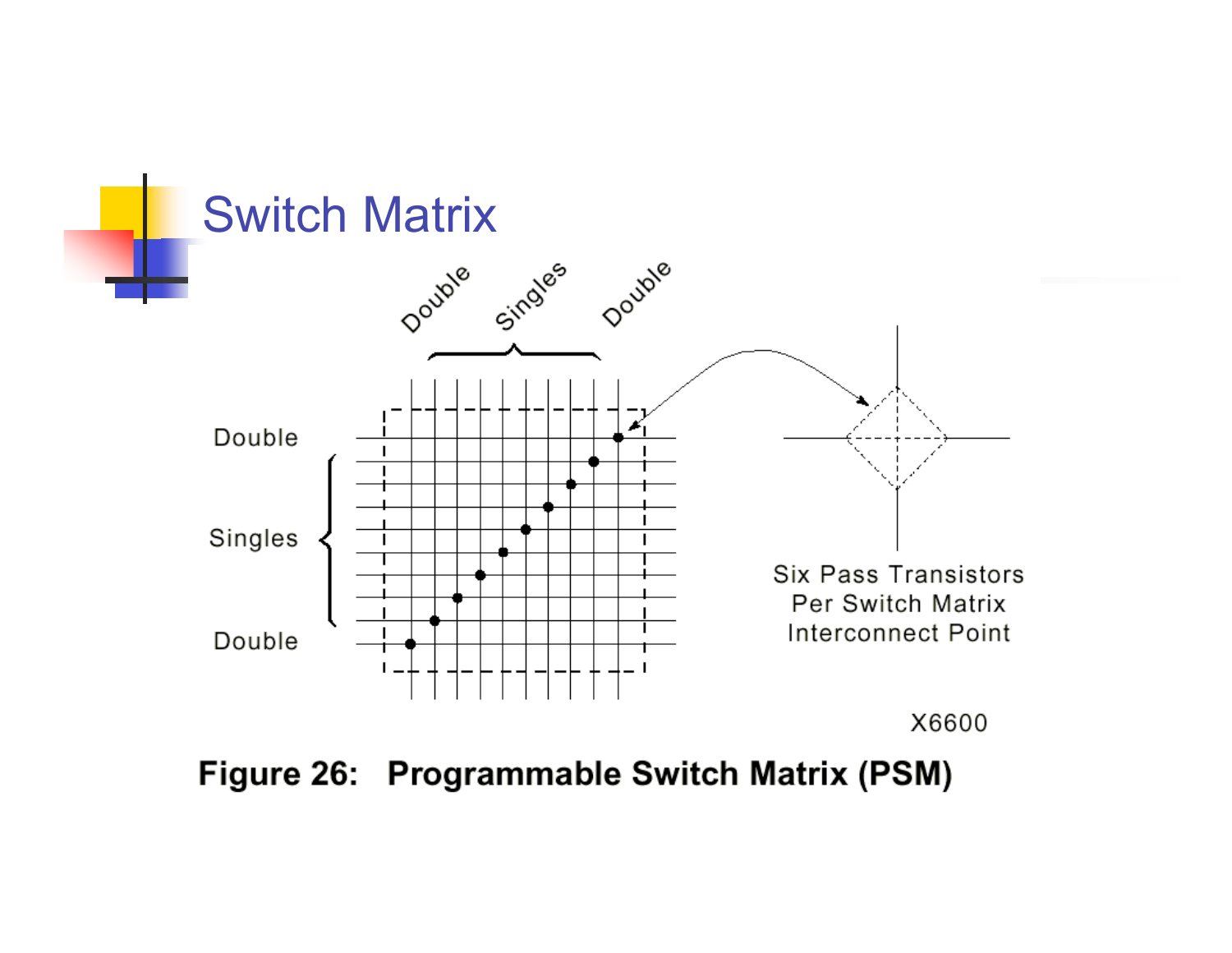#### Xilinx 4000 Interconnect Details

![](_page_16_Figure_1.jpeg)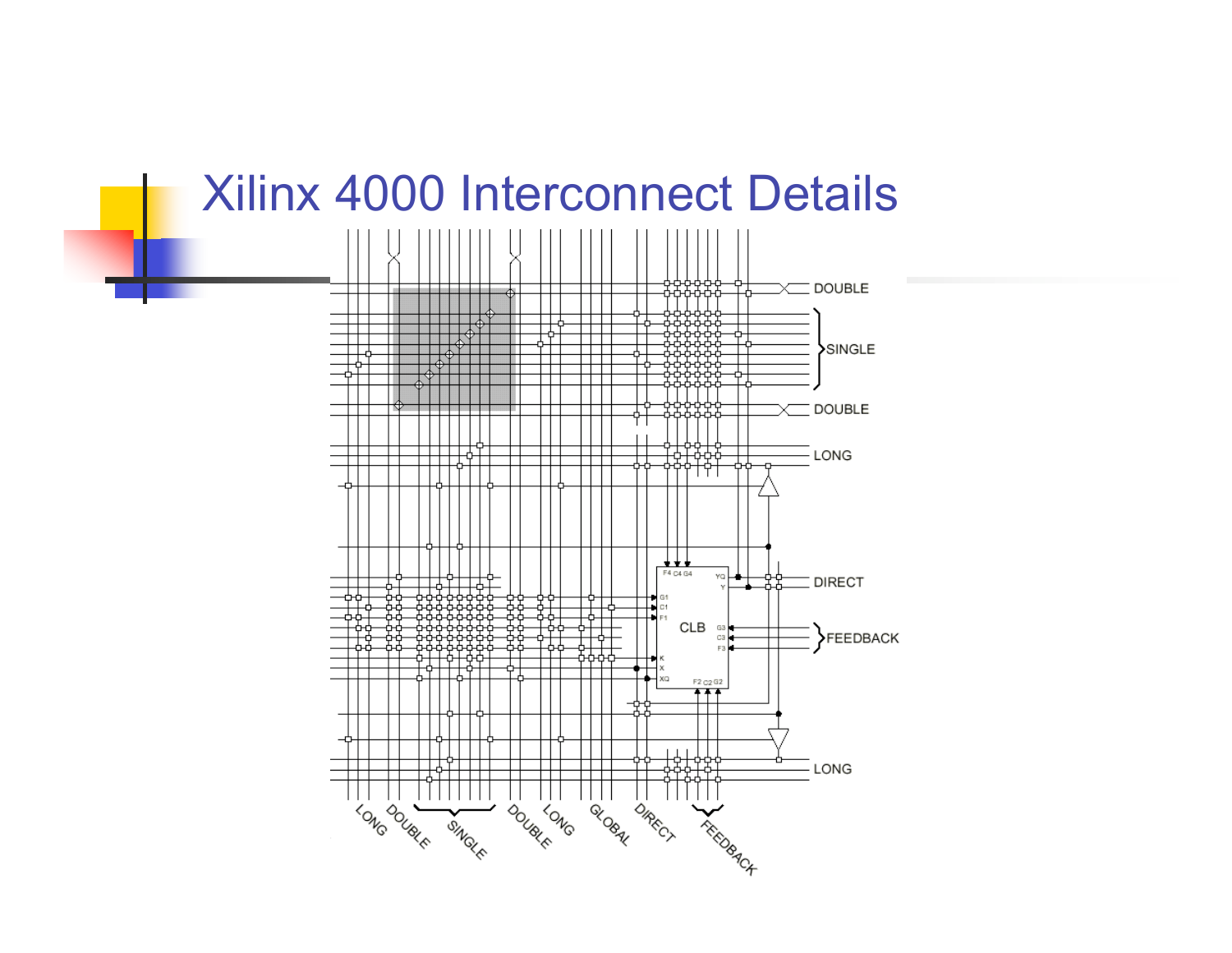![](_page_17_Figure_0.jpeg)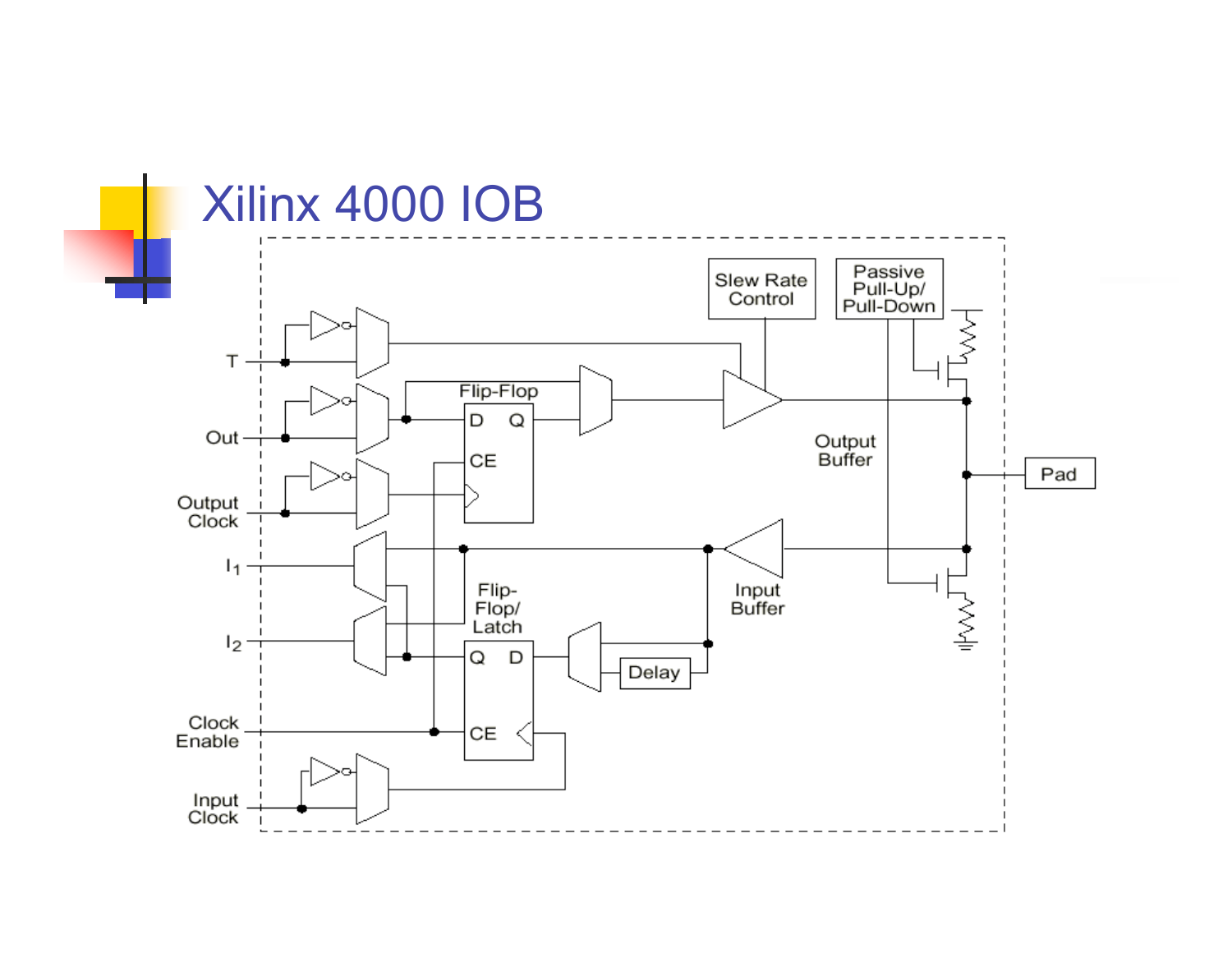# Xilinx FPGA Combinational Logic **Examples**

- Key: Functions are limited to 5 inputs (4 even better)
	- No limitation on function complexity
- **Examples:** 
	- **n** 5-input parity generator implemented with 1 CLB

 $F = (A \times T)$  B xor C xor D xor E)'

**2-bit comparator:** A B = C D or A B > C D implemented with 1 CLB

(GT)

\n
$$
F = A C' + A B D' + B C' D'
$$
\n(EQ)

\n
$$
G = A' B' C' D' + A' B C' D
$$
\n
$$
+ A B' C D' + A B C D
$$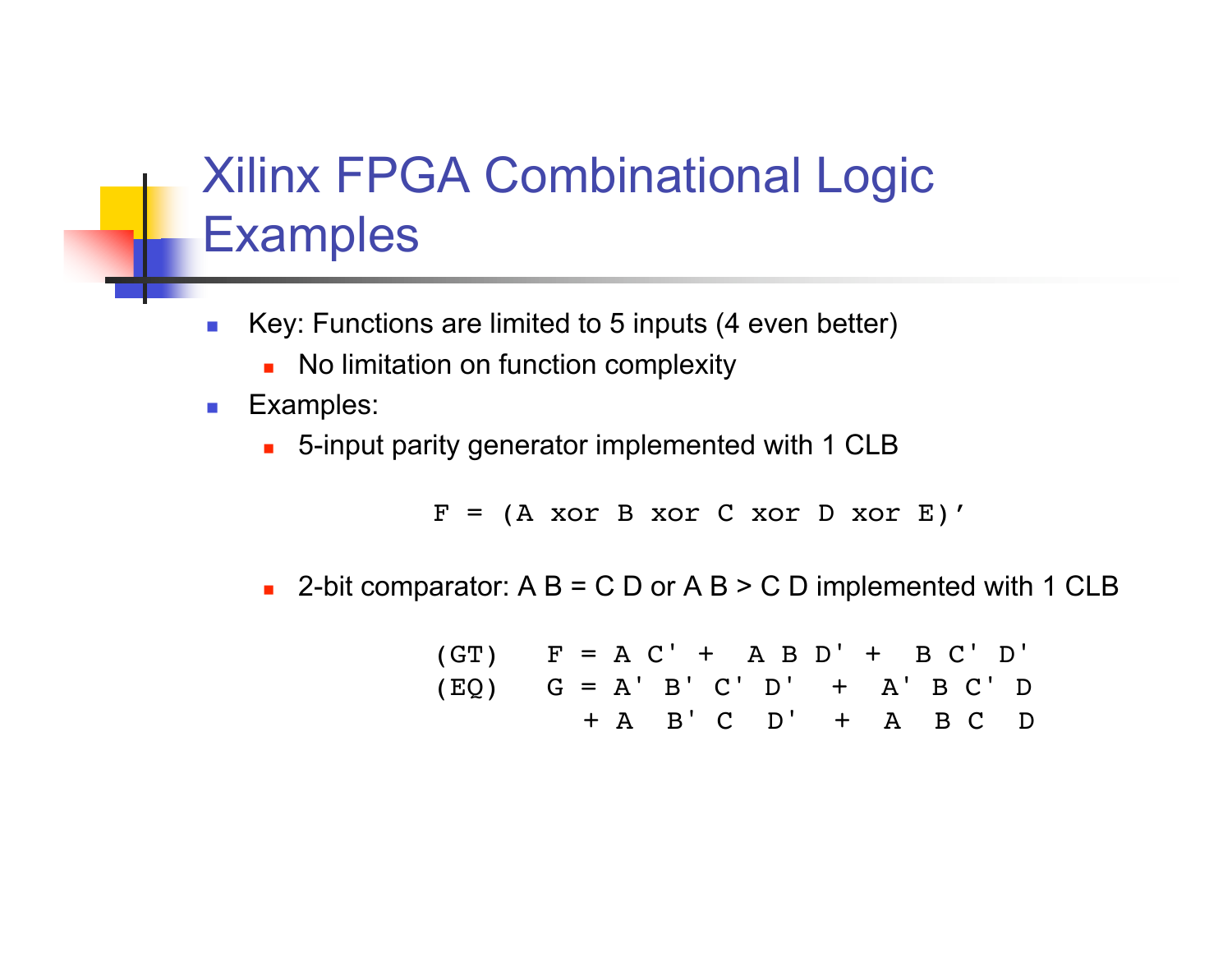## Xilinx FPGA Combinational Logic

- **Examples** 
	- **5-input Majority Circuit** n-input majority function: 1 whenever n/2 or more inputs are 1

![](_page_19_Figure_3.jpeg)

**7-input Majority Circuit**

![](_page_19_Figure_5.jpeg)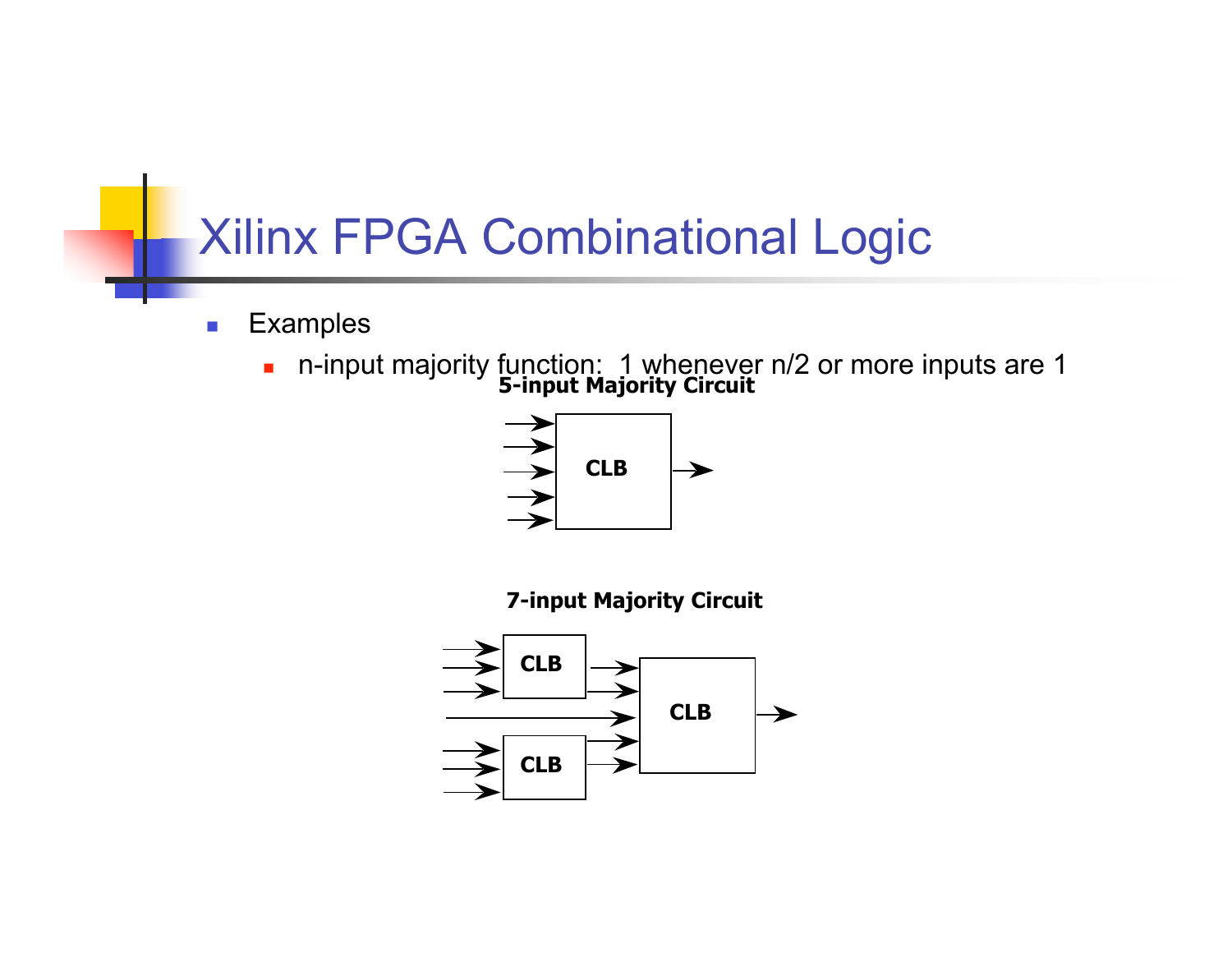## Xilinx FPGA Combinational Logic

- **Examples** 
	- n-input parity function: 5 input = 1 CLB, 2 levels yield up to 25 inputs

![](_page_20_Figure_3.jpeg)

**9 Input Parity Logic**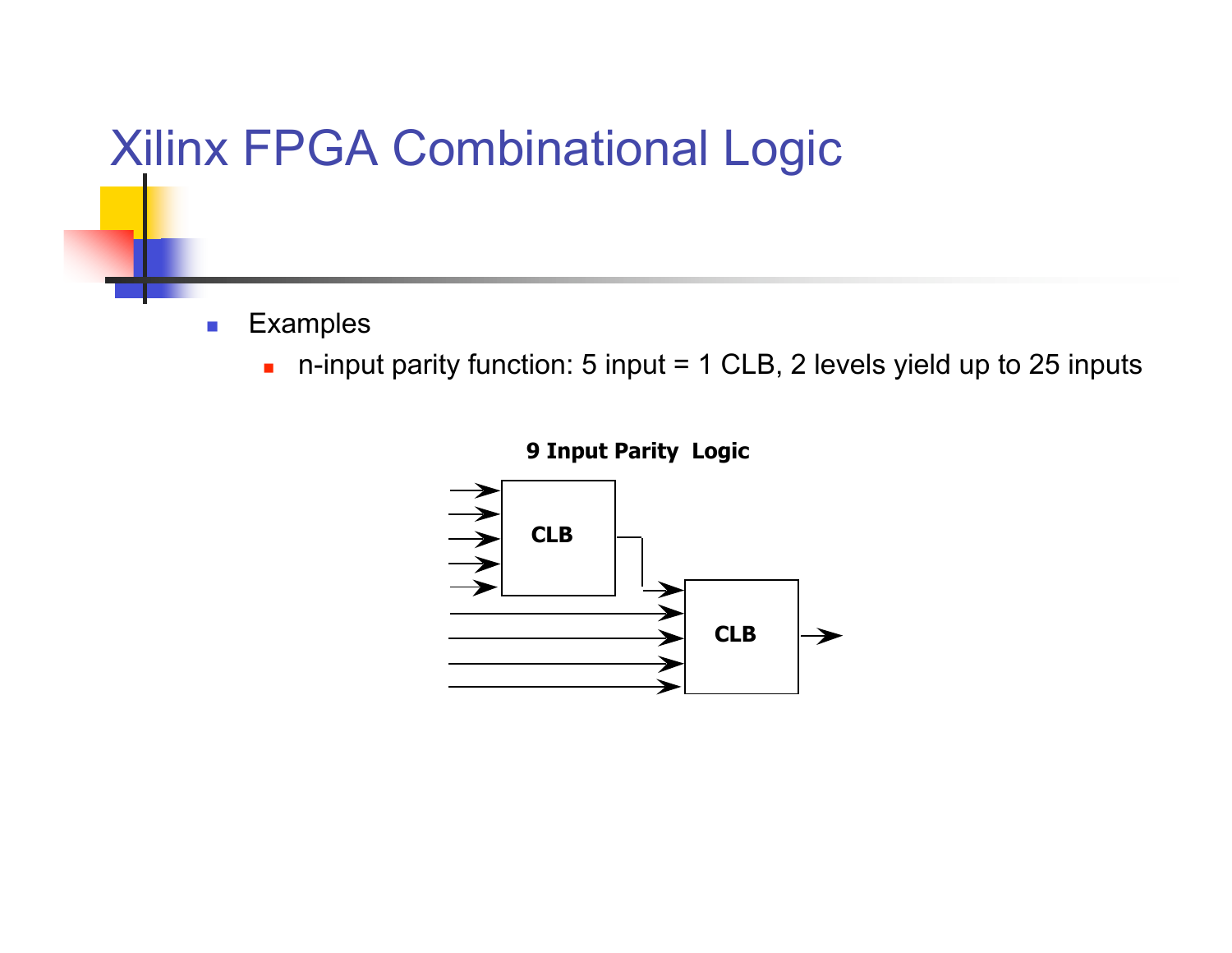![](_page_21_Figure_0.jpeg)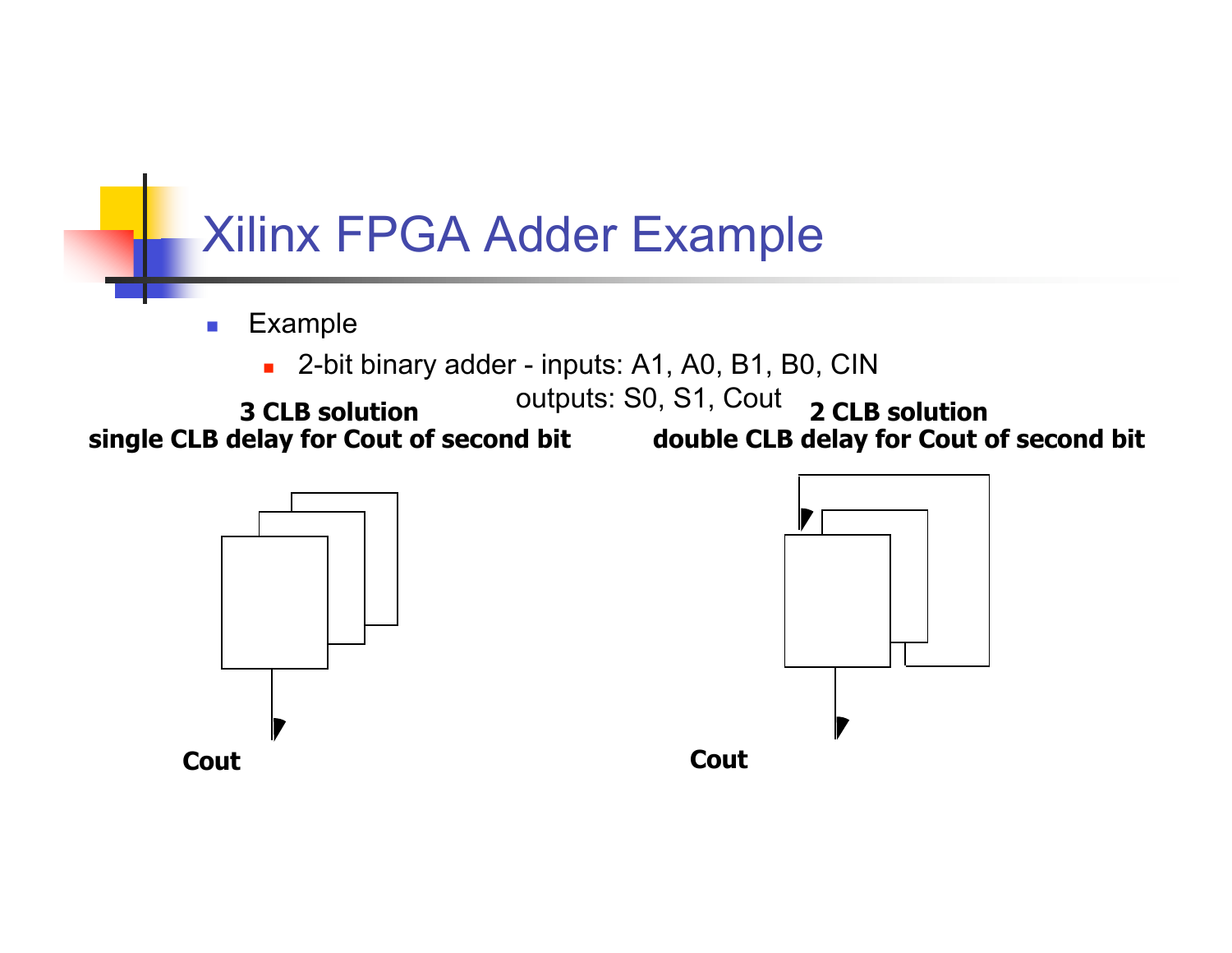## Computer-aided Design

- Can't design FPGAs by hand
	- way too much logic to manage, hard to make changes
- **Hardware description languages** 
	- $\blacksquare$  specify functionality of logic at a high level
- Validation high-level simulation to catch specification errors
	- verify pin-outs and connections to other system components
	- low-level to verify mapping and check performance
- **Logic synthesis** 
	- <sup>n</sup> process of compiling HDL program into logic gates and flip-flops
- $\blacksquare$  Technology mapping
	- map the logic onto elements available in the implementation technology (LUTs for Xilinx FPGAs)